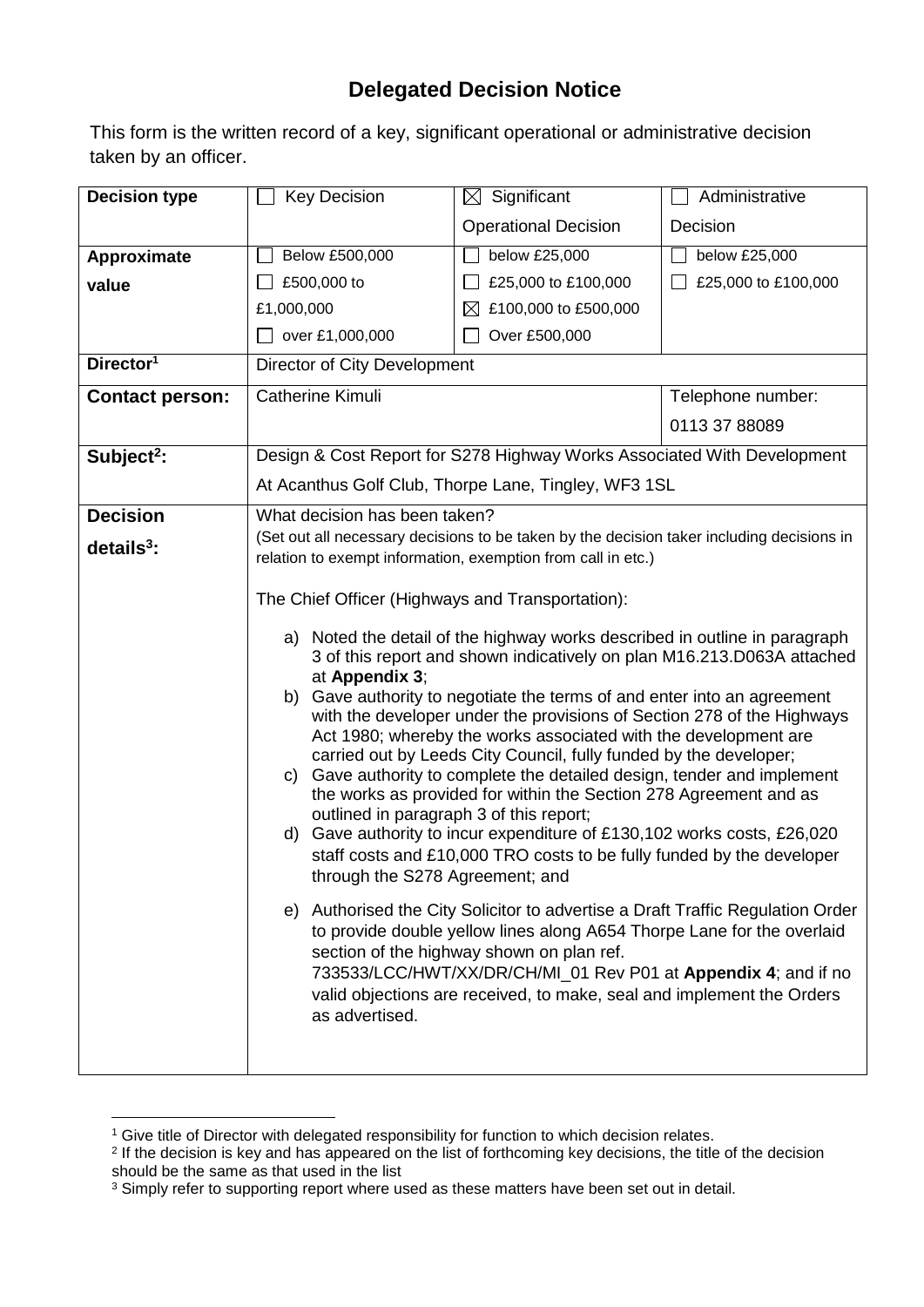|                                  | A brief statement of the reasons for the decision                                                                                                          |  |  |  |  |
|----------------------------------|------------------------------------------------------------------------------------------------------------------------------------------------------------|--|--|--|--|
|                                  | (Include any significant financial, procurement, legal or equalities implications, having                                                                  |  |  |  |  |
|                                  | consulted with Finance, PACS, Legal, HR and Equality colleagues as appropriate)                                                                            |  |  |  |  |
|                                  | Section 278 of the Highways Act 1980 allows Highways Authorities to<br>$\mathbf 1$<br>enter into agreements with developers for the execution of highway   |  |  |  |  |
|                                  | works at the developer's expense. The preconditions for an agreement                                                                                       |  |  |  |  |
|                                  | under Section 278 of the Highways Act 1980 are, first, that the Highway<br>Authority should be satisfied that it will be of benefit to the public to enter |  |  |  |  |
|                                  | into an agreement for the execution of the works and, secondly, that the                                                                                   |  |  |  |  |
|                                  | work must fall within the Highway Authority's powers of road building,                                                                                     |  |  |  |  |
|                                  | improvement and maintenance.<br>$\mathbf{2}^{\prime}$<br>The proposals within this report are concerned only with the delivery of                          |  |  |  |  |
|                                  | the off-site highway works, the principle of these works having been<br>considered and accepted as part of the planning process for planning               |  |  |  |  |
|                                  |                                                                                                                                                            |  |  |  |  |
|                                  | consent 20/06103/FU. The location of the development site is provided<br>on M16.213.D.052 at Appendix 2 of this report. The works are shown                |  |  |  |  |
|                                  | indicatively on plan M16.213.D063A attached at Appendix 3 of this                                                                                          |  |  |  |  |
|                                  | report.                                                                                                                                                    |  |  |  |  |
|                                  |                                                                                                                                                            |  |  |  |  |
|                                  | Brief details of any alternative options considered and rejected by the decision                                                                           |  |  |  |  |
|                                  | maker at the time of making the decision                                                                                                                   |  |  |  |  |
|                                  |                                                                                                                                                            |  |  |  |  |
| <b>Affected wards:</b>           | Ardsley & Robin Hood                                                                                                                                       |  |  |  |  |
|                                  |                                                                                                                                                            |  |  |  |  |
| <b>Details of</b>                | Executive Member: Councillor Helen Hayden 09/05/22                                                                                                         |  |  |  |  |
| consultation                     |                                                                                                                                                            |  |  |  |  |
|                                  | <b>Ward Councillors</b>                                                                                                                                    |  |  |  |  |
| undertaken <sup>4</sup> :        | Consulted 27/04/22                                                                                                                                         |  |  |  |  |
|                                  |                                                                                                                                                            |  |  |  |  |
|                                  | <b>Others</b>                                                                                                                                              |  |  |  |  |
|                                  | Emergency services and WYPTE were consulted 27/04/22                                                                                                       |  |  |  |  |
| Implementation                   | Officer accountable, and proposed timescales for implementation                                                                                            |  |  |  |  |
|                                  | Gillian Macleod – the works must be implemented prior to the development<br>being brought into use.                                                        |  |  |  |  |
|                                  |                                                                                                                                                            |  |  |  |  |
| List of                          | Date Added to List:-                                                                                                                                       |  |  |  |  |
| <b>Forthcoming</b>               |                                                                                                                                                            |  |  |  |  |
| <b>Key Decisions<sup>5</sup></b> | If Special Urgency or General Exception a brief statement of the reason why                                                                                |  |  |  |  |
|                                  | it is impracticable to delay the decision                                                                                                                  |  |  |  |  |
|                                  |                                                                                                                                                            |  |  |  |  |
|                                  |                                                                                                                                                            |  |  |  |  |
|                                  |                                                                                                                                                            |  |  |  |  |

 4 Include details of any interest disclosed by an elected Member on consultation and the date of any relevant dispensation given.

<sup>&</sup>lt;sup>5</sup> See Executive and Decision Making Procedure Rule 2.4 - 2.6. Complete this section for key decisions only